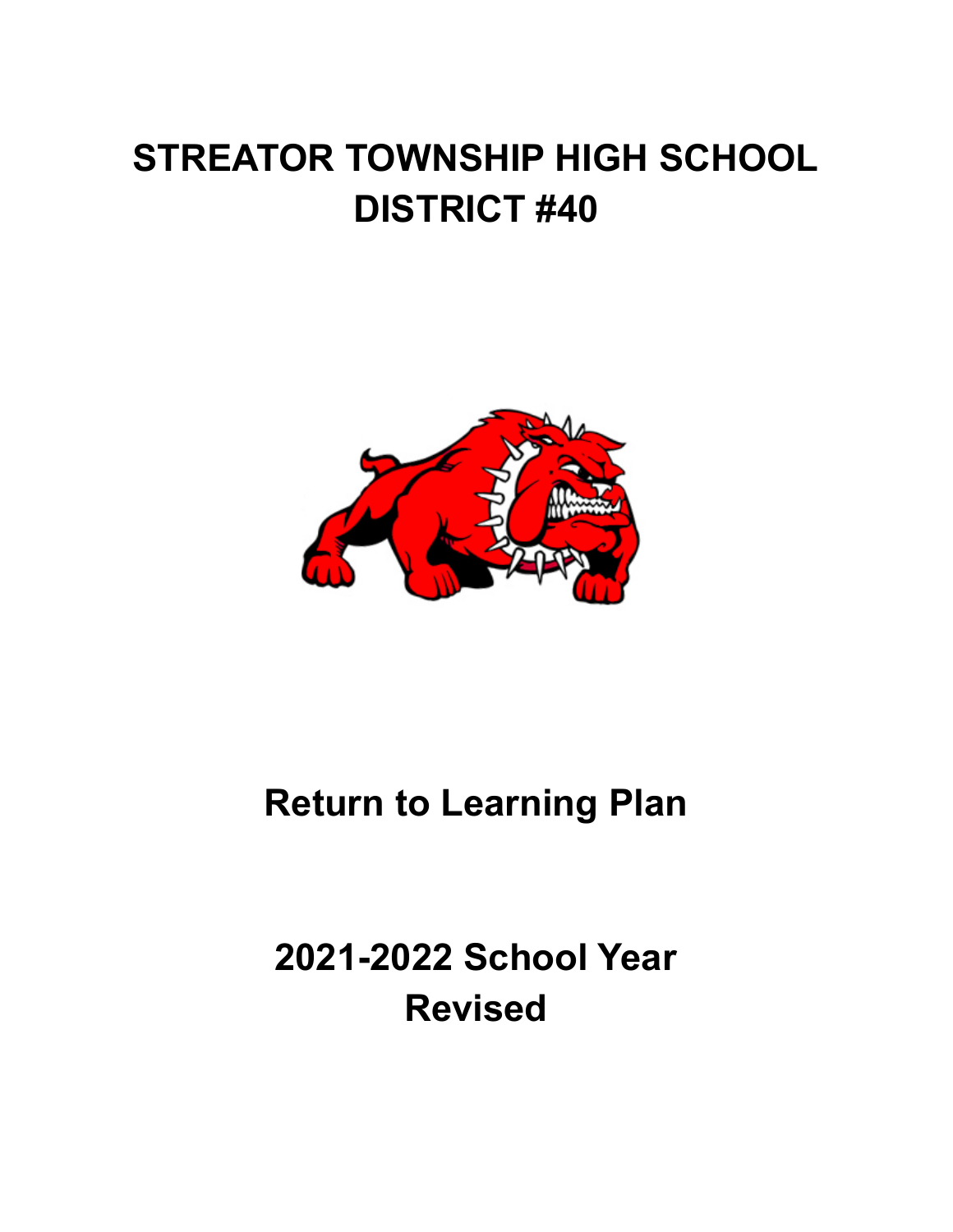#### **Introduction**

Due to the COVID-19 pandemic, Streator Township High School Transition Team members engaged in a rigorous planning process during the summer of 2020 in preparation for the 2020-21 school year. This planning process was multi-layered and involved stakeholders across the District. Members of these committees represented bargaining units in the District, as well as District and school administrators. Parent input was provided through surveying. During this planning process, the safety and security of our students and staff members remained our top priority. Guidelines came from the Illinois School Board of Education (ISBE), Centers for Disease Control and Prevention (CDC) and the Illinois Department of Public Health (IDPH).. The following document is a follow up to last year and outlines the details of the comprehensive plans for the 2021-2022 school year.

Transition Team Members Include the Following Participants:

- Steve Biroschik, School Board President
- Eric Hoffmeyer, School Board Member
- Hank Boer, Interim-Superintendent
- Amy Jo Mascal, Principal
- Nick McGurk, Assistant Principal (Remote Learning Sub-Committee)
- Beau Doty, Assistant Principal (Remote Learning Sub-Committee)
- Rob Beck, Technology Director (Remote Learning Sub-Committee)
- Jason Robart, Local 604 Teachers' Union Co-President
- Robb Watson, Local 604 Teachers' Union Co-President
- Chris Benckendorf, Local 604 Support Staff Union President
- Rory Bedeker, Athletic Director
- Kelly Coons, Special Education Coordinator
- Brad Brittin, Student Services Coordinator
- Jim Dennis, Director of Building and Grounds
- Kim Zavada, Bookkeeping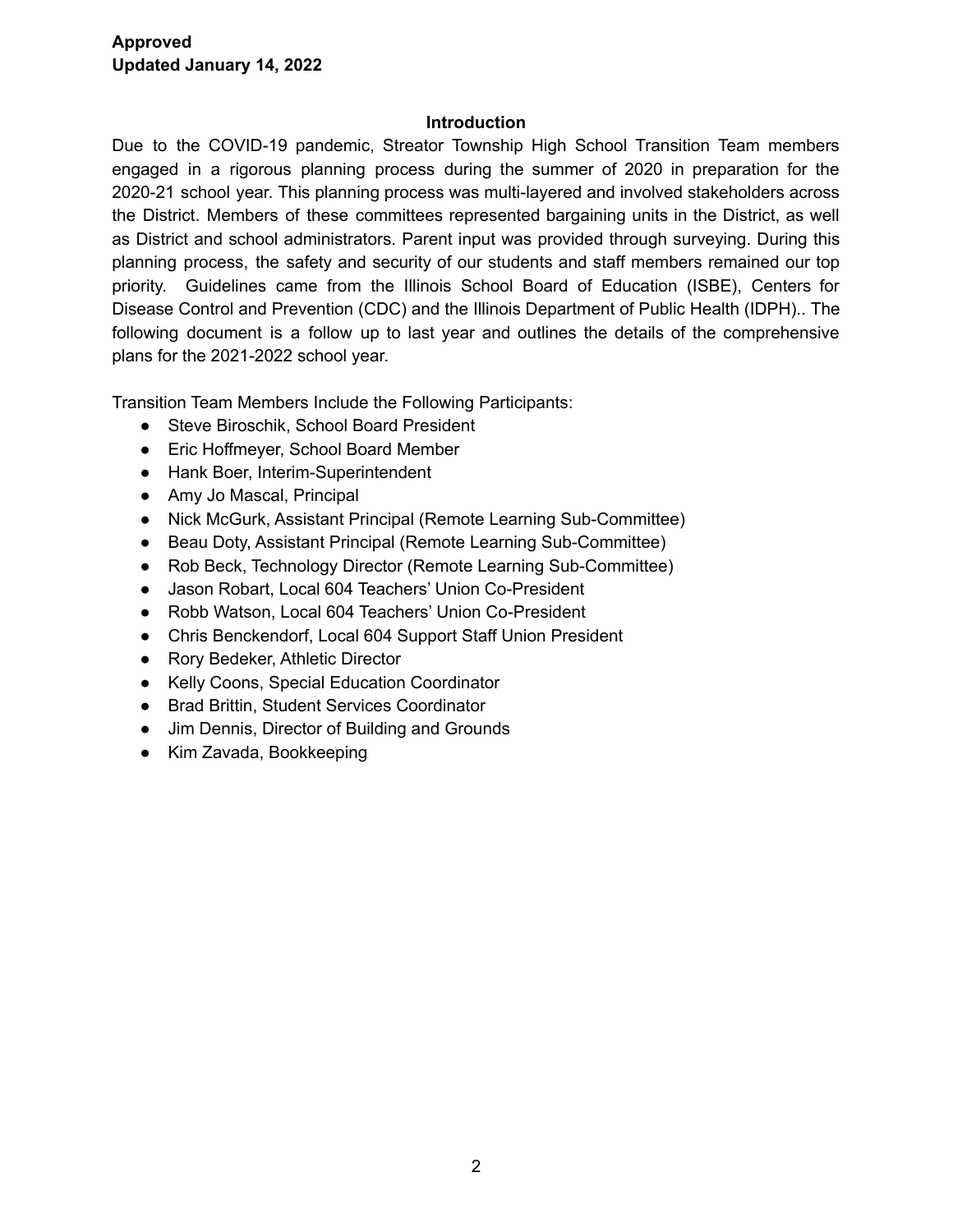## **Streator Township High School Calendar 2021-2022 School Year**

| August    | 16<br>17<br>18                                                | Opening Teacher Institute Day<br>First Day of School/Student Orientation Day<br>Regular Day of School                                                                                                                                                                                                         |                                                                     |
|-----------|---------------------------------------------------------------|---------------------------------------------------------------------------------------------------------------------------------------------------------------------------------------------------------------------------------------------------------------------------------------------------------------|---------------------------------------------------------------------|
| September | 6<br>24-25                                                    | Labor Day<br>Homecoming Game/Dance                                                                                                                                                                                                                                                                            | NO SCHOOL                                                           |
| October   | 8<br>11<br>21<br>22<br>27                                     | Teacher Institute<br>Columbus Day<br>Parent-Teacher Conferences (4-7pm)<br>Parent-Teacher Conferences (8am-11:30am)<br>In-Service Schedule                                                                                                                                                                    | NO SCHOOL<br>NO SCHOOL<br>NO SCHOOL<br>12:15pm Student Dismissal    |
| November  | 11<br>17<br>24-26                                             | Veteran's Day<br>In-Service Schedule<br>Thanksgiving Vacation                                                                                                                                                                                                                                                 | NO SCHOOL<br>12:15pm Student Dismissal<br>NO SCHOOL                 |
| December  | 15<br>16<br>17<br>17<br>$20 - 31$                             | Semester Exams Periods 1A, 2A, 4A, 5A<br>Semester Exams Periods 1B, 2B, 4B, 5B<br>Semester Exams Make-Up (8am-12pm)<br>Teacher Institute (12pm-3pm)<br>Winter Break                                                                                                                                           | NO SCHOOL                                                           |
| January   | 3<br>$\overline{4}$<br>17<br>26                               | Teacher Institute<br>First Day of School for Students<br>Martin Luther King's Birthday<br>In-Service Schedule                                                                                                                                                                                                 | NO SCHOOL<br>12:45pm Student Dismissal                              |
| February  | 9<br>21<br>23                                                 | In-Service Schedule<br>Presidents' Day<br>In-Service Schedule                                                                                                                                                                                                                                                 | 12:45pm Student Dismissal<br>NO SCHOOL<br>12:45pm Student Dismissal |
| March     | 9<br>$21 - 25$<br>30                                          | In-Service Schedule<br>Spring Break<br>In-Service Schedule                                                                                                                                                                                                                                                    | 12:45pm Student Dismissal<br>12:45pm Student Dismissal              |
| April     | 13<br>14<br>$15 - 18$<br>27                                   | SAT/PSAT 10 Exam Day (10/11th grade only)<br>ISA / PSAT 9 Exam Day (9/11th grade only)<br>Holiday Break<br>In-Service Schedule                                                                                                                                                                                | NO SCHOOL<br>12:45pm Student Dismissal                              |
| May       | 7<br>11<br>11<br>13<br>$20\,$<br>22<br>25<br>$26\,$<br>$27\,$ | Prom<br>In-Service Schedule<br>SHS Honors Banquet (6pm)<br>All-School Awards Ceremony (2:15pm)<br>Graduation Practice/Graduating Seniors' Last Day<br><b>Graduation Ceremony</b><br>Semester Exams Periods 1A, 2A, 4A, 5A<br>Semester Exams Periods 1B, 2B, 4B, 5B<br>Semester Exam Make-Up/Teacher Institute | 12:45pm Student Dismissal                                           |

## **Instructional Models**

If needed, the following instructional models are available to ensure the continuity of learning to begin the 2021-2022 school year.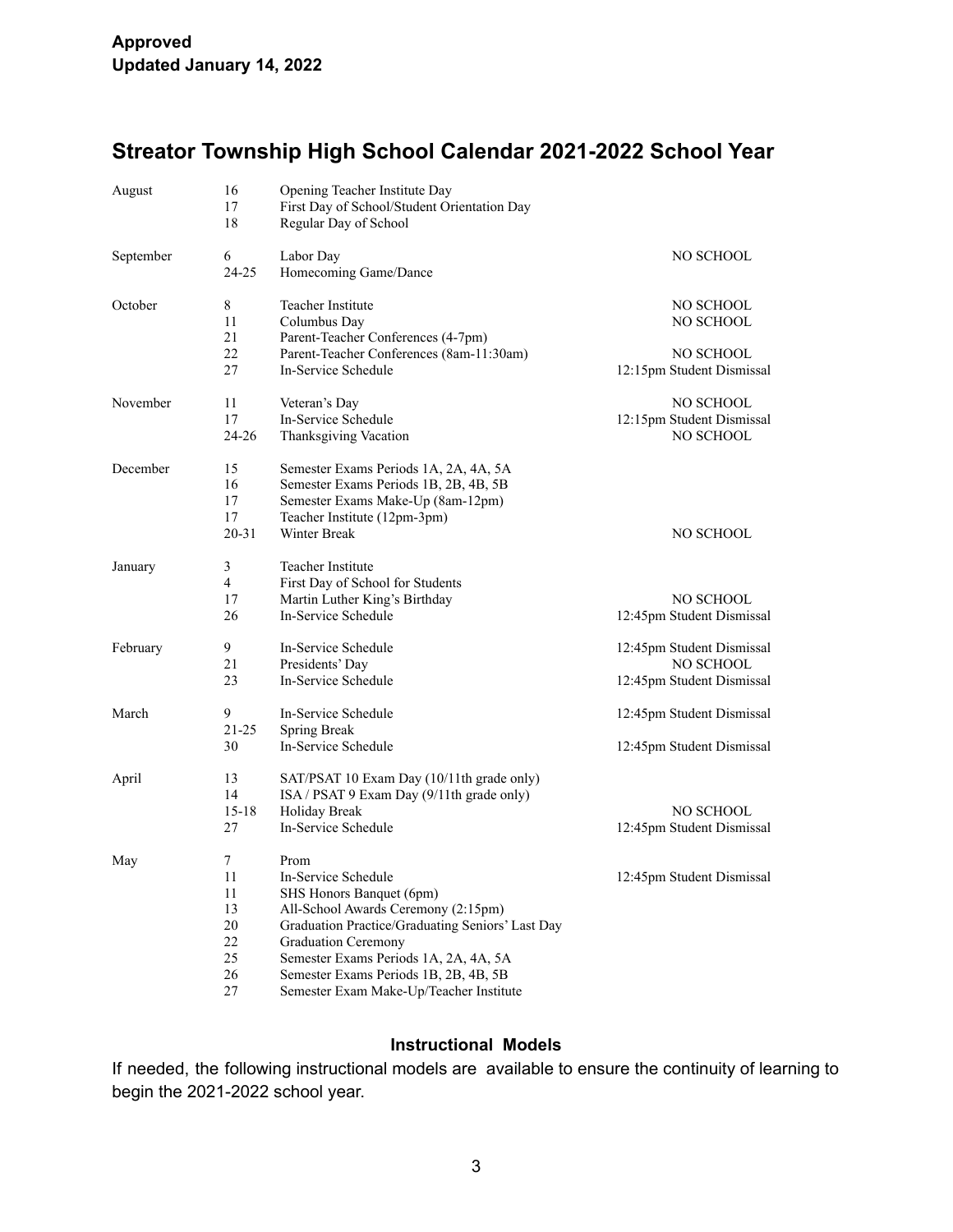Traditional In-Person Learning - Learning occurs when the teacher and student physically meet in the classroom (five days a week) while maintaining social distancing and following safety measures outlined by the ISBE and IDPH. It is anticipated that the school year 2021-2022 will commence with Traditional In-Person Learning for all students. ISBE, CDC, IDPH guidelines, when announced for Traditional Learning, are "strongly recommended" to be followed.

**If necessary,** Remote Learning will again be used. Remote Learning occurs when students and teachers meet virtually. Attendance will be taken daily, even when remote learning or adaptive pauses are implemented.

Guiding Principles of the In-Person Learning Design:

- Focus on a Safe and Healthy Learning Environment
- Prioritizing social distancing and safety guidelines from the Illinois State Board of Education.
- Focus on Equity Ensuring access and equity for all students
- Focus on Social Emotional Learning
- Focus on Quality Instruction

Guiding Principles the Remote Learning Design:

- Focus on a Safe and Healthy Learning Environment
- Prioritizing safety guidelines from the Illinois State Board of Education.
- Focus on Equity Ensuring access and equity for all students
- Focus on Social Emotional Learning
- Focus on Quality Instruction
- Students will have an opportunity to receive small group instruction (Google Meet with Supervising Teacher)
- Teacher Facilitated
- Individualized

### **General Guidelines**

### **School Based Guidelines**

- After-school clubs can take place within the same quidelines for safety as in-person instruction.
- School events and athletics will be held within the scope allowable by the ISBE, IDPH, and the IHSA. In the event that conflicting guidance is provided by any of these agencies, Streator High School will follow the guidelines provided by the IDPH.
- Field trips may be taken as long as social distancing and masking guidelines are followed.
- Students will be required to wear masks when on buses and SHS vehicles. This applies to both vaccinated and non-vaccinated students.
- Communication Platforms
	- Remind (primary communication tool for coach/teacher-parent communication)
	- Email (Employees, Parents/Guardians, Students)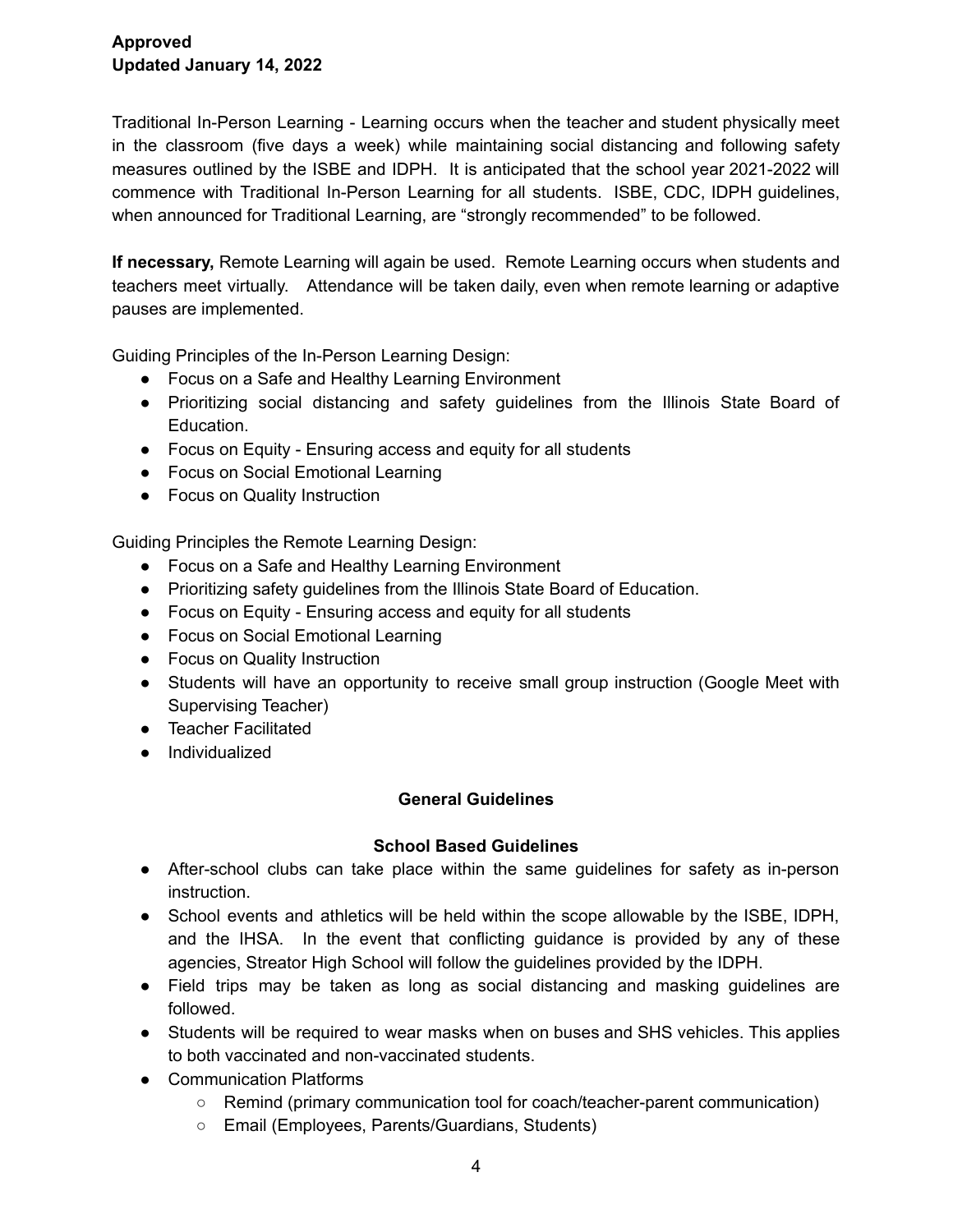- Telephone
- Streator Twp. High School District 40 Website (www.streatorhs.org)
- Broadcast messaging system
	- Phone
	- Text
	- Email
- District Social Media
	- Facebook Streator Township High School District #40
- Twitter Accounts
	- @StreatorHigh
	- @StreatorSports
	- @StreatorHSSupt
	- @ajmascalSHS
- All classroom teachers will use a Google Classroom as the central hub for classroom instruction.
	- Additional technology platforms Edmentum

## **Regular Daily Schedule (8:00am – 3:00pm)**

| <b>Block</b><br><b>Scheduling</b><br>$-3:00$ PM<br><b>Dismissal</b> |       |      |         |                                                       |  |
|---------------------------------------------------------------------|-------|------|---------|-------------------------------------------------------|--|
| 5 minute<br>passing<br>periods                                      |       |      |         |                                                       |  |
|                                                                     |       |      |         |                                                       |  |
| A Day (2-3<br>days a week,<br>alternating<br>with "B" days)         |       |      |         |                                                       |  |
|                                                                     | Begin | End  | Minutes | <b>Study</b><br>Hall/Lunch:<br>Sections 3a, 3b,<br>3c |  |
| Commons<br>Open                                                     | 7:30  | 8:00 | 30      | Meet Every Day<br>(on both A and B<br>days)           |  |
| Hallways Open                                                       | 7:40  | 8:00 | 20      |                                                       |  |
| 1A                                                                  | 8:00  | 9:19 | 79      | 3a                                                    |  |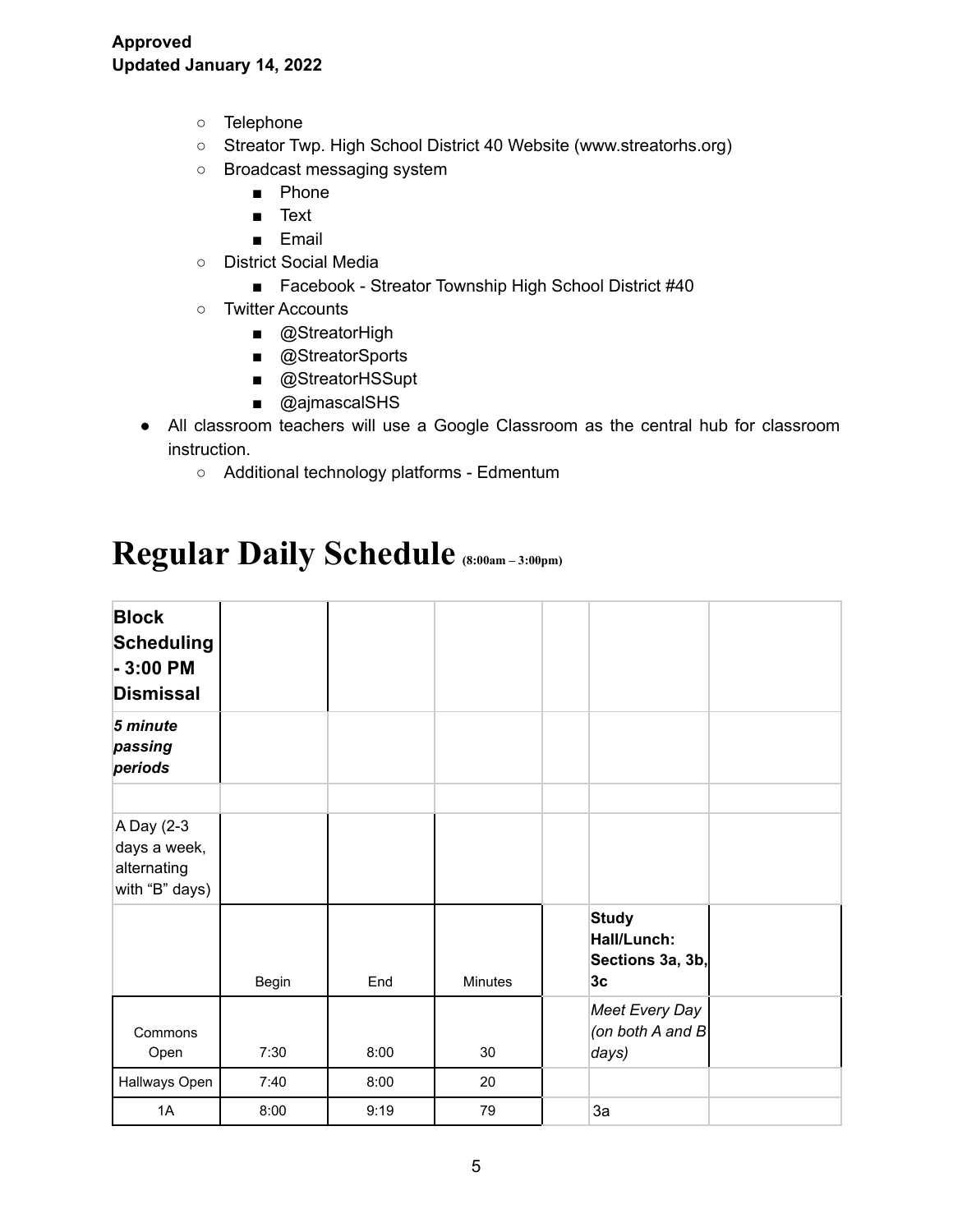| 2A                                                                 | 9:24  | 10:43 | 79      | 10:43-11:13     | Lunch      |
|--------------------------------------------------------------------|-------|-------|---------|-----------------|------------|
| 3                                                                  | 10:48 | 12:13 | 85      | $11:18 - 12:13$ | Study Hall |
| 4A                                                                 | 12:18 | 1:37  | 79      |                 |            |
| 5A                                                                 | 1:42  | 3:00  | 78      | 3 <sub>b</sub>  |            |
| Op Hours                                                           | 3:05  | 3:35  | 30      | $10:48 - 11:13$ | Study Hall |
|                                                                    |       |       |         | $11:13 - 11:43$ | Lunch      |
|                                                                    |       |       |         | $11:48 - 12:13$ | Study Hall |
| <b>B</b> Day (2-3<br>days a week,<br>alternating<br>with "A" days) |       |       |         |                 |            |
|                                                                    | Begin | End   | Minutes | 3 <sub>c</sub>  |            |
| Commons<br>Open                                                    | 7:30  | 8:00  | 30      | $10:48 - 11:43$ | Study Hall |
| Hallways Open                                                      | 7:40  | 8:00  | 20      | $11:43 - 12:13$ | Lunch      |
| 1B                                                                 | 8:00  | 9:19  | 79      |                 |            |
| 2B                                                                 | 9:24  | 10:43 | 79      |                 |            |
| 3                                                                  | 10:48 | 12:13 | 85      |                 |            |
| 4B                                                                 | 12:18 | 1:37  | 79      |                 |            |
| 5B                                                                 | 1:42  | 3:00  | 78      |                 |            |
| Op Hours                                                           | 3:05  | 3:35  | 30      |                 |            |
|                                                                    |       |       |         |                 |            |

### **Attendance**

- Medical policies will still be in effect. The Truancy Board, as it normally does, will review each students' attendance on a case by case basis and make a determination/ recommendation for action (medical, contract, ticket, etc.)
- Normal attendance penalties will be in effect.

### **Physical Education Guidelines**

- Physical Education lockers and locker rooms will be used.
- Students will change for all Physical Education classes.

#### **Fine Arts Guidelines**

● Fine Arts may resume pre pandemic rehearsals and practices.

#### **Driver's Education**

● If needed, one Remote Section of Driver's Education will be provided by STHS Staff for the students that choose the 100% Remote Learning Option.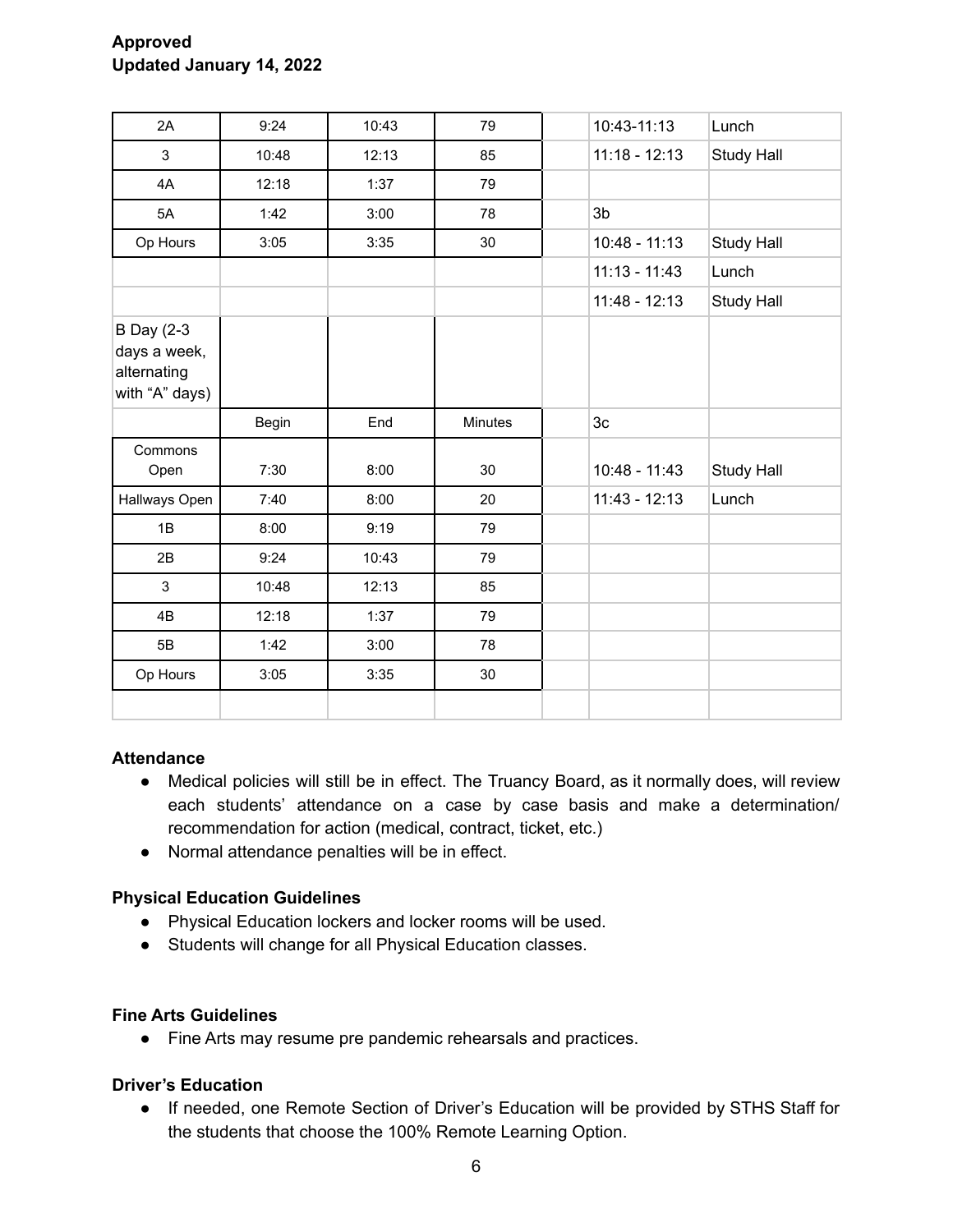## **Approved Updated January 14, 2022**

- Student attendance and participation at the designated times will be required to fulfill the time requirements for Driver's Education.
- Grading will be in accordance with current handbook policy.
- Behind the Wheel training will occur during the designated daily time or after teacher dismissal time on in-person school days and will be arranged individually with the students and the teacher.

## **District Professional Development**

- The District highly recommends virtual professional development to provide staff with engaging professional learning opportunities throughout the school year.
- Travel to Conferences in-state and out-of-state will be limited

## **Extra and Co-Curricular Sports and Activities Plan**

- Students who take part in remote learning will not be allowed to participate in any SHS extra and co-curricular activities and/or sports.
- Athletic Eligibility will remain the same as it was last year and pre-pandemic.
	- Students will need to be passing 25 credit hours (5 classes) each week for weekly eligibility.
	- Students will need to pass 25 credit hours (5 classes) each semester to be eligible to participate in athletics the next semester.
- Masks will be required to be worn by all for all indoor events. This applies to student athletes, coaches, officials, game personnel and fans.
- Masks will not be required for outdoor events.

### **Events and Spectators**

● 100% capacity will be allowed at all SHS facilities.

### **Concessions**

• Concessions will be allowed at all SHS events. For indoor events concessions are only allowed in the commons area. Food and drinks are not allowed in the gym.

### **Travel**

- Up to 50 people will be allowed on a yellow bus.
- Up to 14 riders and a driver will be allowed on an SHS mini-bus.
- The number of riders on all other SHS vehicles are based on the number of seatbelts
- Masks are required on SHS vehicles and yellow buses.
- As consistent with last year, because of Covid, students will be allowed to ride to and from road contests with their parents.

## **Facility Usage for Outside Organizations**

- Outside organizations will be allowed to resume using SHS facilities at 100% capacity.
- Any SHS guidelines will be communicated and must be followed when renting SHS **facilities**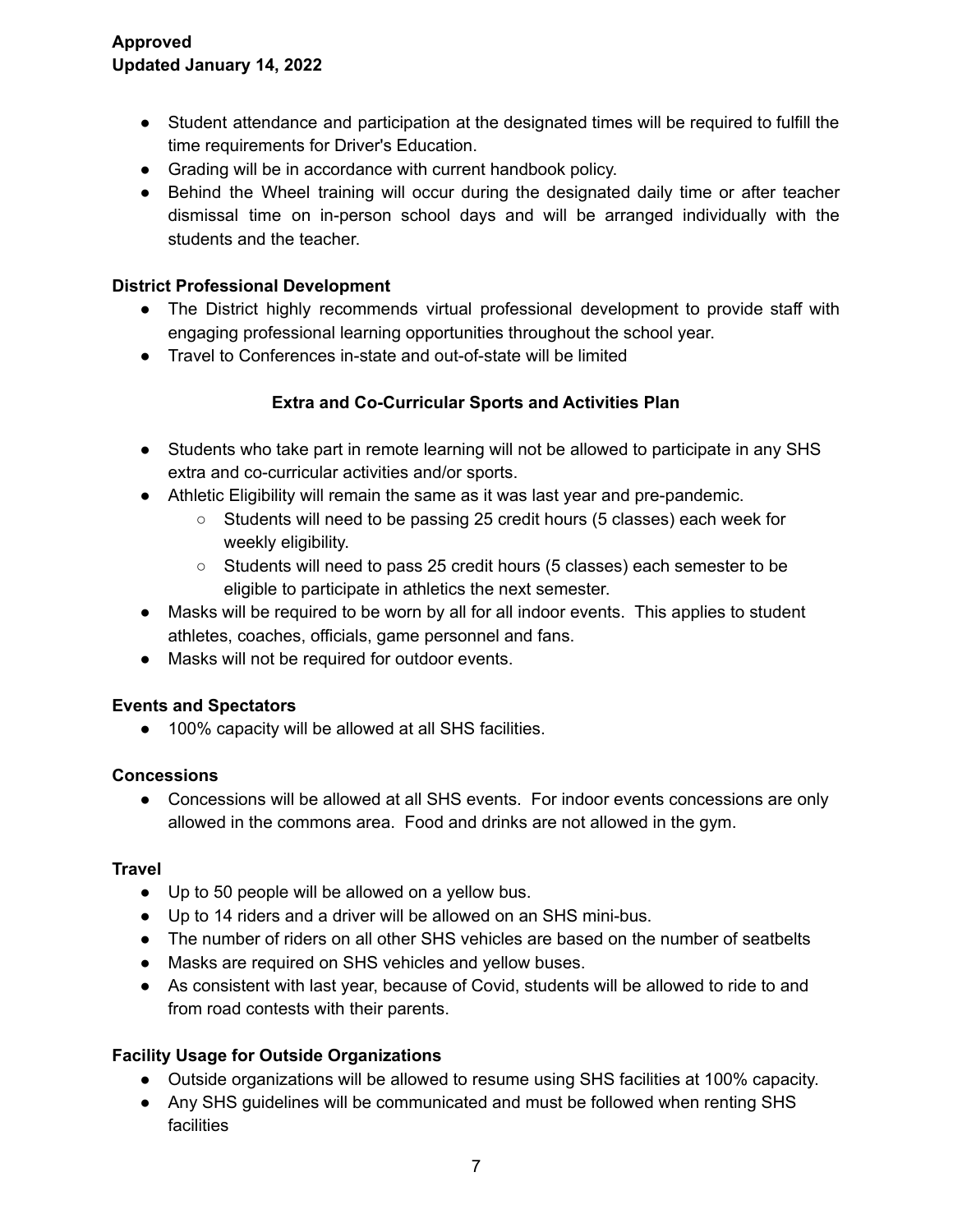## **5 Day Quarantine**

● Students who return to school from a 5 day quarantine will be allowed to practice with their athletic teams during day 6-10. They then can compete in competitions against other schools on day 11. This will apply to all sports/activities where it is difficult to mask at all times.

## **Health/Safety**

- Students with the following symptoms are encouraged to remain home:
	- Vomiting
	- Diarrhea
	- Headache
	- Fever over 100.4°F
	- Cough
	- Nasal congestion
	- Fatigue
	- Poor appetite
	- Muscle pain
	- Loss of smell/taste
	- Known close contact with a person who has been diagnosed with COVID-19
- Office staff will be expected to obtain specific information about illness from parents/guardians when absences are being reported. Information will be recorded and shared with school nurses and/or appropriate personnel.
- Families that have medically fragile and immunocompromised students must consult their medical provider prior to attending school.
- Students that arrive at school with any of the following symptoms in isolation: a fever of 100.4°F or higher, diarrhea, or vomiting, must go home and quarantine as per the guidelines below or obtain an alternative diagnosis from a health care provider.
- If a student has tested positive for COVID-19, the nurse will call the LaSalle County Health Department to report and follow their guidance.
- Contact Tracing: Students and staff who are vaccinated do not need to quarantine if they are identified as close contacts of those with positive COVID-19 cases. Students and staff will be requested to provide proof of their vaccination in order to avoid quarantine. If a student or staff member fails or refuses to provide proof of vaccination in the event of being identified as a close contact, then they will need to quarantine. Students or staff who are vaccinated, but become symptomatic, will then have to follow testing guidelines and quarantine.
- Positive Tests- if you test positive, for 90 days you do not need to quarantine if exposed.
- Quarantines: 5 Day Policy: *Updated January 14, 2022*
	- *○* Positive Tests: If anyone, regardless of vaccination status, TESTS POSITIVE for COVID-19, you must:
		- Stay home for 5 days.
		- After 5 days, if you have no symptoms you can return to school.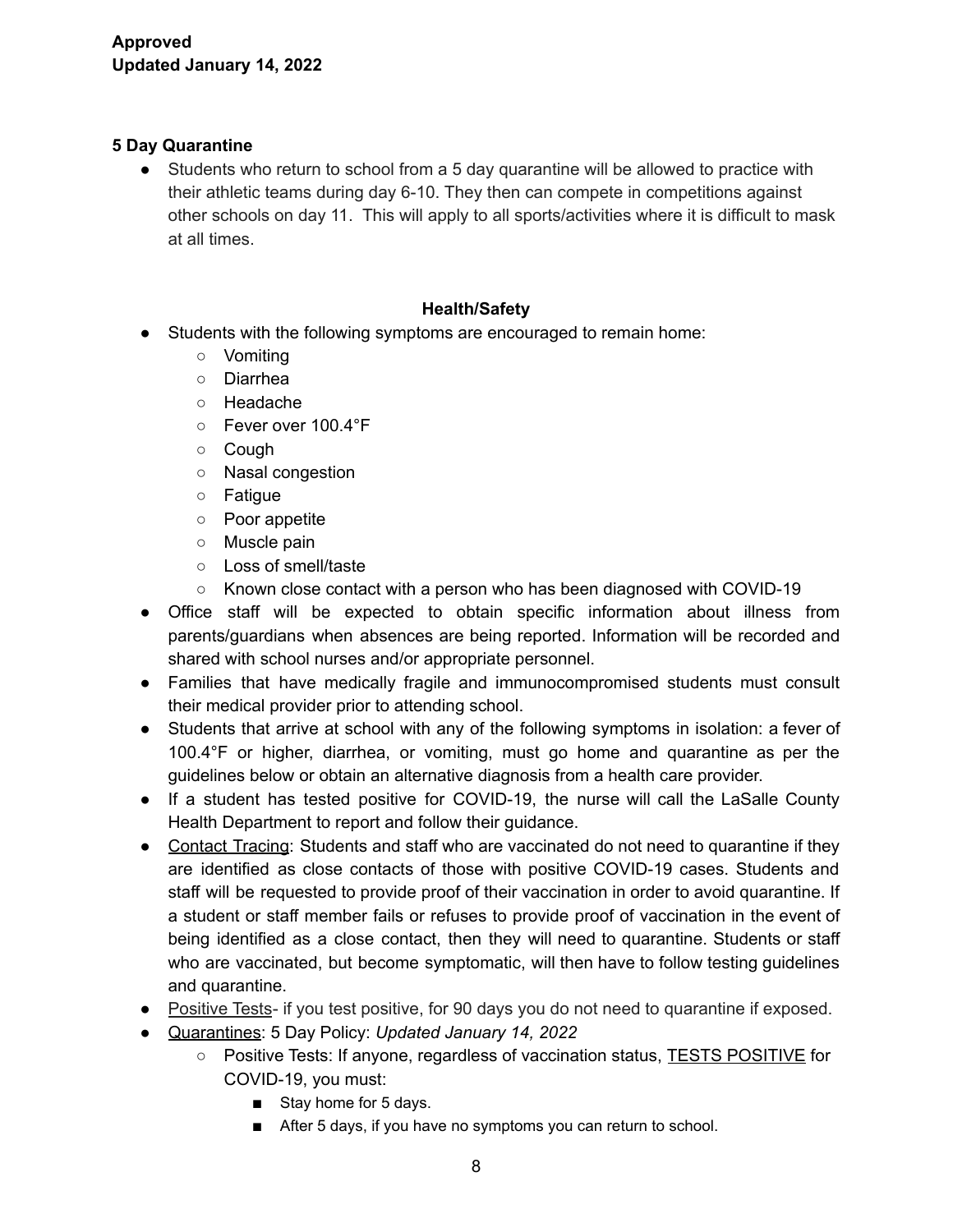- After you return to school, you must continue to wear a mask (100% of the time) around others for 5 additional days (days 6-10).
- Exposures / Close Contacts of Positive Cases

| 17 Years and Under and<br><b>Fully Vaccinated</b> | Do not have to quarantine                                                                                                                                                                                                                                                             |  |  |
|---------------------------------------------------|---------------------------------------------------------------------------------------------------------------------------------------------------------------------------------------------------------------------------------------------------------------------------------------|--|--|
| 17 Years and Under and<br>Unvaccinated            | Quarantine for 5 days                                                                                                                                                                                                                                                                 |  |  |
| 18 Years and Older                                | No Quarantine if<br>Have received your booster.<br>1.<br>Completed the primary series of Pfizer or<br>2.<br>Moderna vaccine within the last 6 months.<br>Completed the primary series of J&J<br>3.<br>vaccines within the last 2 months.<br>4. Wear a mask around others for 10 days. |  |  |
| 18 Years and Older                                | Quarantine 5 Days if<br>Have not received your booster<br>1.<br>Completed the primary series of Pfizer or<br>2.<br>Moderna vaccine OVER 6 months ago and<br>are not boosted.<br>3.<br>Completed the primary series of J&J OVER<br>2 months ago and are not boosted                    |  |  |

- Sports and Extracurricular Activities
	- Students who qualify to return from quarantine after 5 days may return to practices on day 6-10 but cannot return to competition until day 11.
- Students or staff may need to quarantine if they travel unless they are vaccinated. Travel quarantine is limited to those who travel to states identified by the CDC as in the "Highest Average Daily Case Rates" category on the CDC's map at [https://covid.cdc.gov/covid-data-tracker/#cases\\_casesper100klast7days](https://covid.cdc.gov/covid-data-tracker/#cases_casesper100klast7days). Determinations on whether to quarantine or not will be made on a case-by-case basis after discussions with the traveler. This is in effect when traveling to the highest risk states for more than 24 hours.

#### **Signage**

The Centers for Disease Control and Prevention (CDC) recommends posting signs and messages in highly visible locations that reinforce safety precautions and promote everyday protective measures (e.g., proper hand washing and appropriate face coverings). Posters promoting healthy practices will be displayed around the school. Posters will include:

- 3 foot distancing reminders
- Hygiene (appropriate hand washing, coughing/sneezing procedures, etc.)
- Face coverings reminders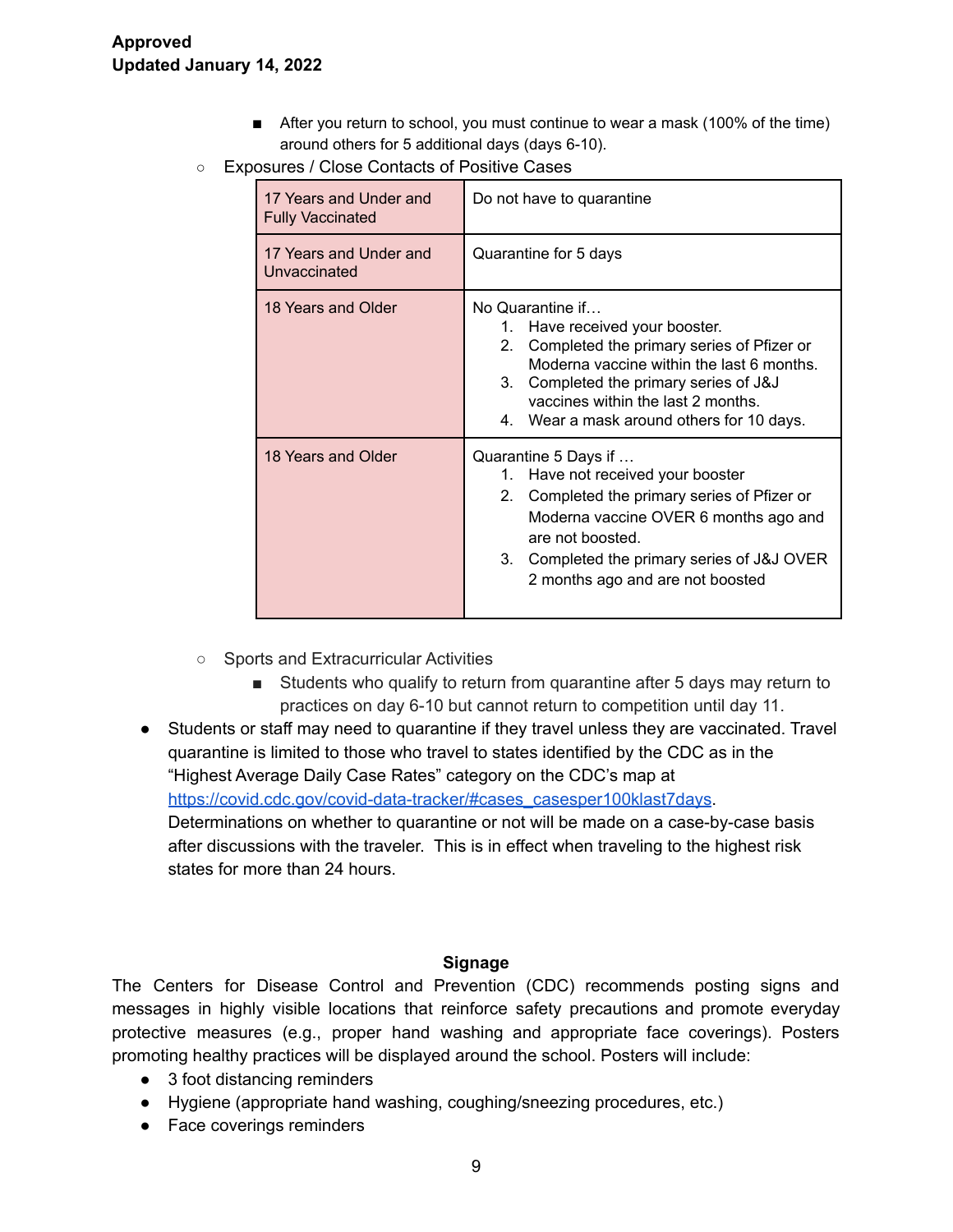#### **Classrooms**

- Teachers will be issuing seating charts that must be followed daily.
- Students will be encouraged to leave any unnecessary items at home.
- Hand sanitizer will be readily available in each classroom and students will be given time to thoroughly wash hands with soap and water several times throughout the day.
- All classrooms will have disinfectant wipes (based on availability from our suppliers) available for staff and students to disinfect high touch areas as needed throughout the day.
- Interactive monitors and whiteboards, as well as document cameras will be used by staff only.
- Restroom procedures will be established to limit the number of students transitioning in the hallway and in restrooms at one time.
	- Students will not be permitted to use the restroom during class time unless it is an emergency.
	- Students will not be permitted to leave class for any reason without a pass from another staff member in the building. Students must stay in their assigned class.

#### **Face Masks**

All students, staff members, and visitors are required to wear a face mask inside the building regardless of vaccination status.

For students who refuse to wear masks properly or at all: Students will not be allowed to attend classes or events. The student will be placed in a safe and supervised area (with social distancing) until a parent or guardian is contacted and reliable transportation home can be arranged.

For staff members who refuse to wear masks properly or at all: Staff will be given the choice to comply with the mask mandate or leave the building.

For visitors who refuse to wear masks properly or at all: Visitors will not be allowed to enter the building. The School Resource Officer and law enforcement will be called, if necessary, to assist with compliance.

### **Building Regulations**

- Students will be allowed to enter the building at 7:30 AM each morning at assigned points of entry.
- Students are to remain in their assigned class during the class period. Students will not be allowed to leave with passes to other teachers' classrooms.
- Backpacks will be allowed on a temporary basis for students. Backpacks should be of the clear plastic or see-through mesh styles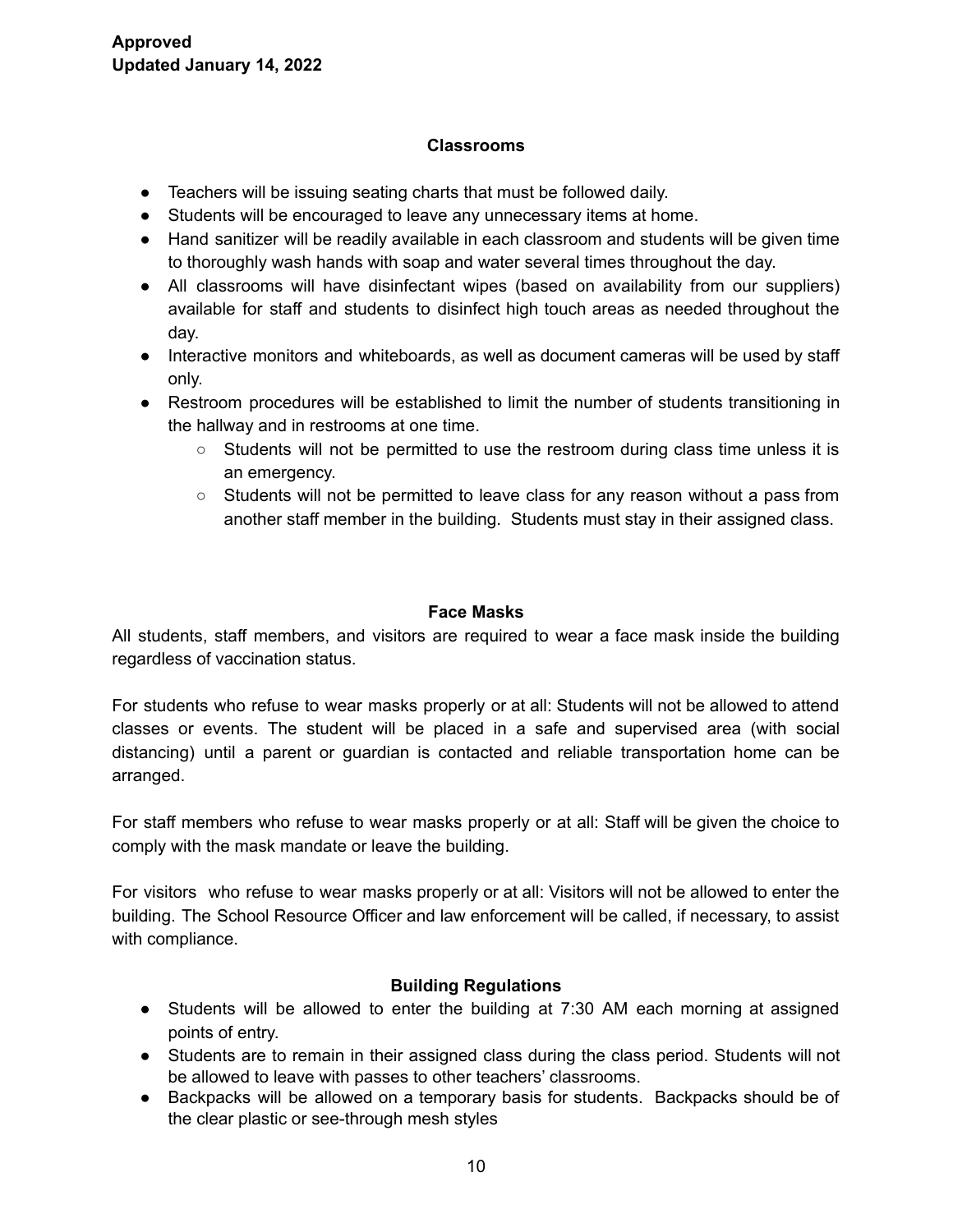- Visitors
	- All visitors will be required to wear facemasks regardless of vaccination status.
	- Appointments are encouraged for all visitors when possible.

## **Social and Emotional Needs**

#### **Students**

Social Workers and School Counselors will assess all students and develop both small and individual groups. COVID-19 resources will be provided as needed to address emotion management and resilience. Students with disabilities and services related to social and emotional deficits will receive the modified SEL instruction and services in accordance with the IEP. Social Workers/School Counselors will increase contact/communication with students and families to provide additional support and services for general education and special education students.

#### **Staff**

We recognize that educators are among the hardest hit group of professionals during the COVID- 19 crisis. The pandemic has placed a strain on all of us both physically and emotionally. Survey results indicated an increase in stress and anxiety leading to the development of a Self-care Team led by the school psychologists. A Self-Care team managed by the Coordinator of Student Services will explore resources as a reference of support for staff. Building administrators will focus on self-care, remote communication/collaboration, instructional planning, and maintaining social connectedness with staff members.

#### **Special Education Considerations**

ISBE has determined that the school district remains responsible for ensuring that Special Education Students receive a free appropriate public education. All Individuals with Disabilities Education Act and Section 504 timelines remain in effect, therefore IEP teams will meet to determine whether any amendments to students IEPs or remote learning plans are necessary to address students' current levels of performance. IEP teams will make individualized determinations regarding placement and where special education students receive services. Students must receive education in their least restrictive environment, according to federal and state laws. Wherein necessary and to the best extent possible, school-based service providers will provide site-based services with the option to utilize HIPPA and FERPA approved teletherapy options and Google Meets for direct services to students in accordance with the IEP.

Working within the parameters set forth by CDC, IDPH, and ISBE, Streator High School District #40 will provide the following for students receiving services per their IEP:

Virtual meetings and/or phone conferences will be used to convene special education procedural meetings, such as local screening committee, reevaluation, eligibility, IEP teams, etc. In the case that a meeting needs to be held in person, all PPE, social distancing and required safety guidelines will be implemented.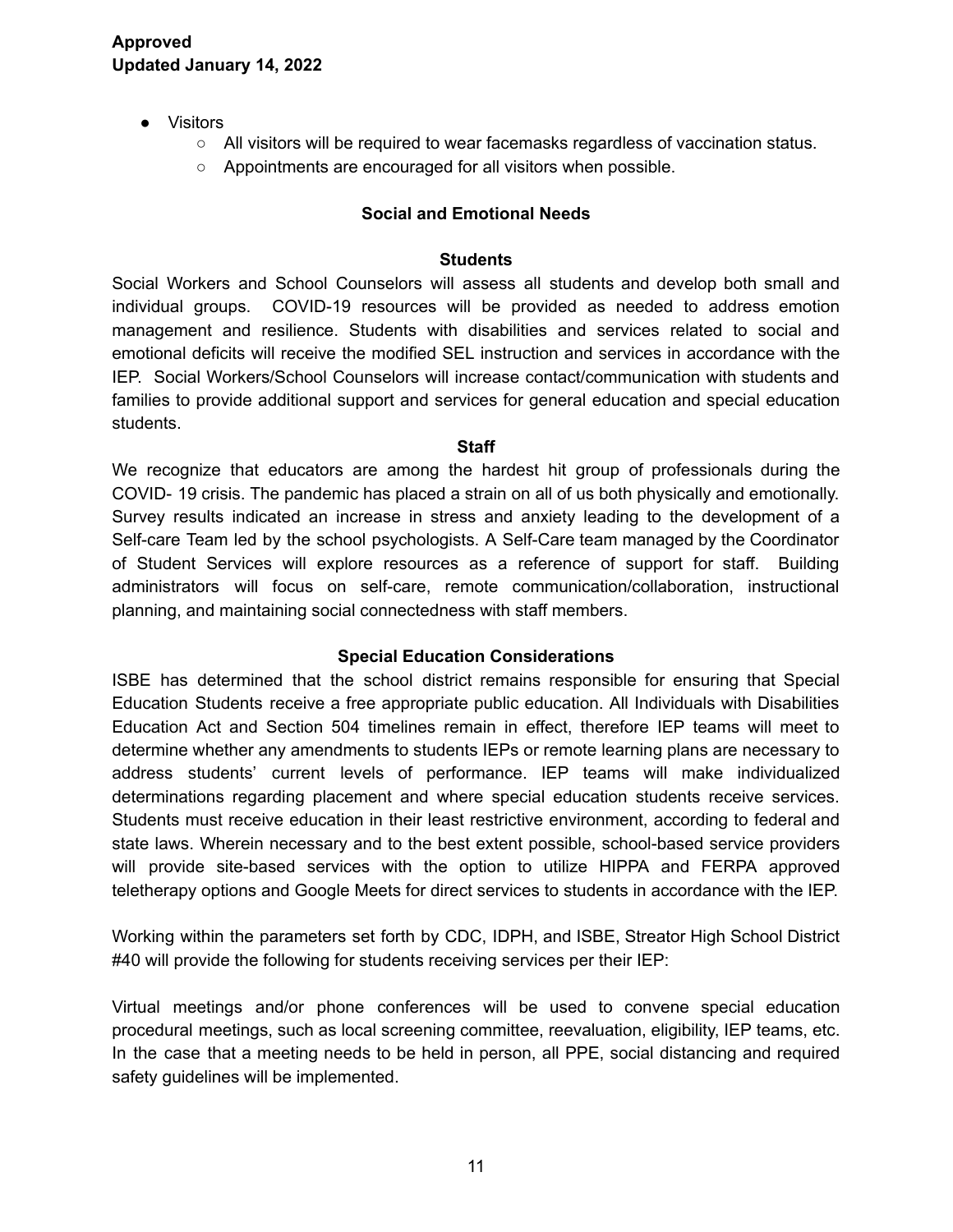Annual IEP meetings and 3 year re-evaluations will continue to be scheduled as they come due. The following process will be followed:

- 1. Phone call will be made to schedule IEP meetings at least 10 days before the annual IEP review date.
- 2. Case manager will send home a draft copy of IEP at least 3 days prior to IEP meeting.
- 3. When IEP meeting is finished, case manager will send home a final copy of IEP and request any pages needing signatures be returned to STHS Special Education office within 3 days.

## **Human Resources**

The District will follow CDC and IDPH protocols regarding reported cases and take specific guidance from the LaSalle County Health Department. FFCRA paid sick leave provisions for COVID have sunsetted. The desire of the district is to have, if at all possible, staff present and teachers in the classroom. Therein, any employee who is unable to work because he or she "has been advised by a health care provider to self-quarantine, due to concerns related to COVID-19", or who "is experiencing symptoms of COVID-19 and seeking medical diagnosis from a health care provider" has 3 options. The first is to use sick time. The second is dock time. Last year an at home work request was commenced. There is no board policy nor contractual provisions for this option. It is strictly in use because of the uniqueness of the present situation. Because the district prefers staff present and teachers in the classroom, and bears cost for replacement of the staff member, this request does not mean or imply automatic approval. Requests of this kind will be reviewed by a panel that consists of the employee, the employee's immediate supervisor, and the superintendent.

### **Reporting Requirements:**

During this emergency period:

- 1. Employees are required to disclose to the Human Resources Representative (Superintendent, Principal, or Bookkeeper) if they test positive for COVID-19 or have been in contact with someone who tests positive, even if asymptomatic.
- 2. Employees who are scheduled to work in an office or school building, or plan to return to work, are required to notify the Human Resources Representative if they, or someone they live with, is experiencing any coronavirus-related symptoms (fever, cough, body aches, sore threat, etc.).
- 3. Employees who are scheduled to work in an office or school building, or plan to return to work, are required to notify the Human Resources Representative if they, or someone they live with, has traveled to areas considered by the CDC to be "hot spots" and/or with a high risk of exposure within the last 14 days.

## **Employee Reporting:**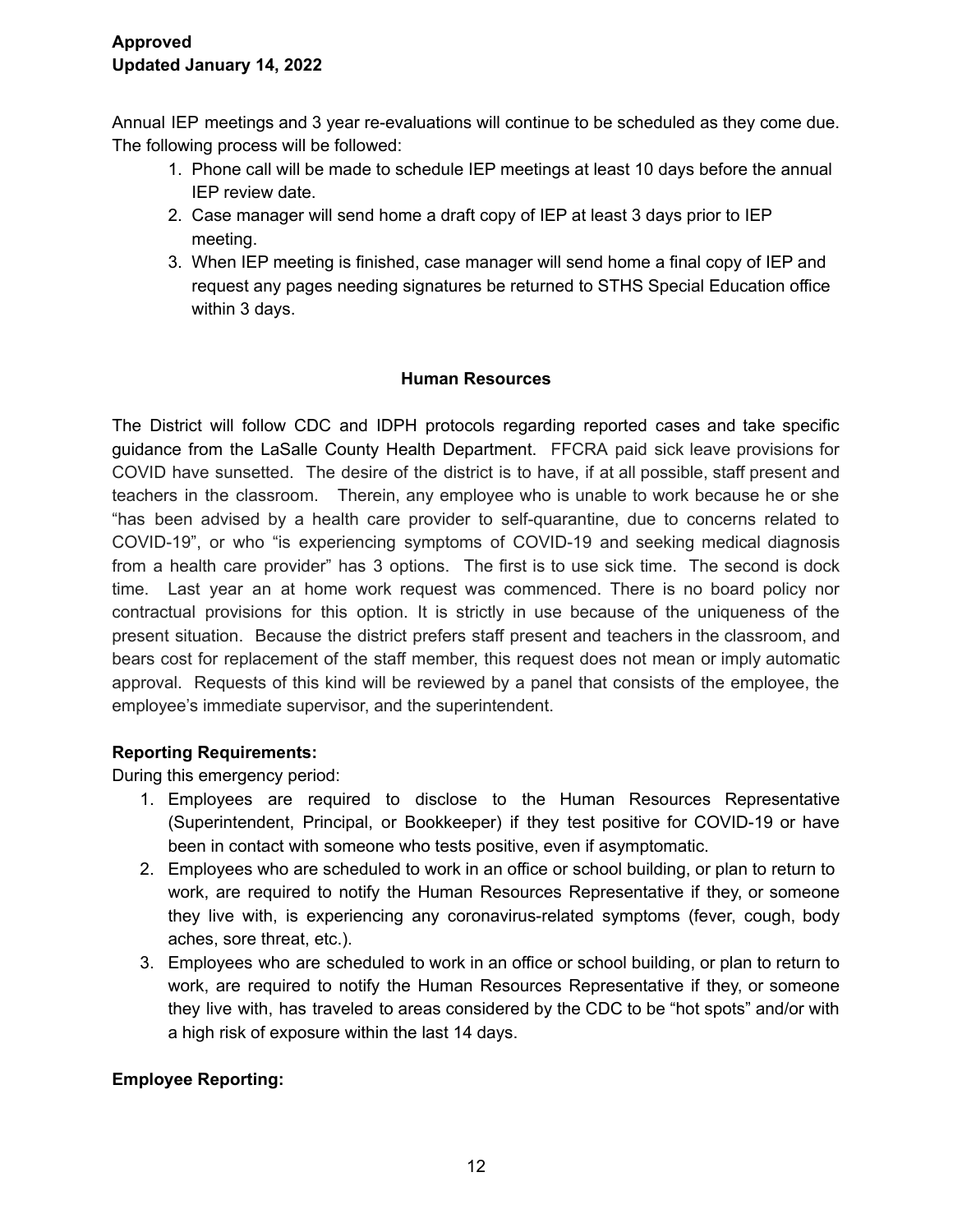Absences related to COVID-19 diagnoses and COVID-19 exposure should be reported directly to Human Resources. Human Resources personnel will request specific symptom Information, including but not limited to:

- A positive result for, or other diagnosis with, COVID-19;
- Symptoms of infection with COVID-19, i.e., fever of or over 100.4°F, cough, shortness of breath, sore throat;
- "Close contact" (meaning the individual who is unvaccinated and was within 3 feet of the individual with symptoms for more than 15 minutes cumulatively over 24 hours) with any person who has tested positive for, or has otherwise been diagnosed with, COVID-19 infection within the preceding 5 days, even if asymptomatic;
- Whether the employee has been asked to self-quarantine by a health official within the preceding 5 days;
- Whether the employee has traveled to, or stopped over in, a country for which the CDC has issued a Level 3 travel health notice; and
- Depending on geographic location, whether the employee is considered "high risk" for COVID-19 infection, meaning over age 60, pregnant, or suffering from diabetes, lung disease, heart disease, asthma, HIV, or similar conditions.

## **School Site and Office Site Response:**

Any individual within the school environment who shows symptoms should be immediately separated from the rest of the school population. Individuals who are sick should be sent home. If emergency services are necessary, call 911. The Human Resources Representative should be contacted as soon as possible to report the occurrence.

When interacting with students or staff who may be sick, school nurses and personnel should follow CDC guidance on standard and transmission-based precautions.

### **Human Resources Department Response:**

In accordance with the recommendations of the Centers for Disease Control and Preventions (CDC), if an employee is confirmed to have COVID-19 infection, employers should inform fellow employees of their possible exposure to COVID-19 in the workplace, but maintain confidentiality as required by the Americans with Disabilities Act (ADA) and the Health Insurance Portability and Accountability Act (HIPAA). Co-workers should then self-monitor for symptoms (e.g., fever, cough, or shortness of breath).

Human Resources will identify any additional staff or students that will need to be quarantined and/or tested for COVID-19. Individuals who did not have close contact (meaning the individual was within 3 feet of the individual with symptoms for more than 15 minutes) with the person who is sick can return to work immediately after disinfection. Those who had contact with someone who tested positive for COVID-19 or is suspected of having COVID-19 infection should isolate at home and monitor for symptoms for 14 days, even if asymptomatic. Close contact means the individual was within 3 feet of the individual with symptoms for more than 15 minutes.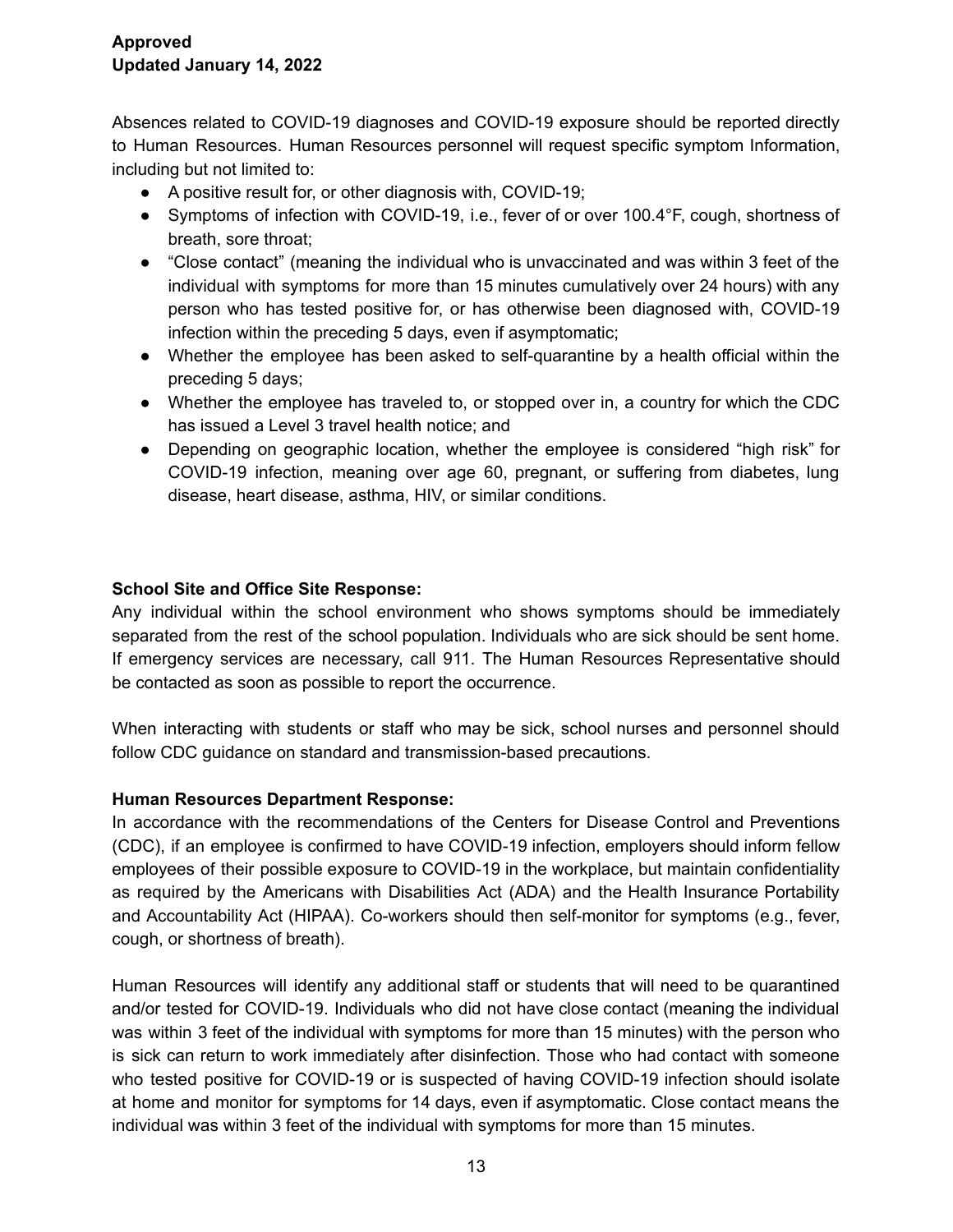Human Resources will monitor staff quarantined, awaiting test results, and staff recovering from being infected with COVID-19. Staff needing additional considerations due to high risk situations will be addressed on an individual basis, as needed.

Human Resources Representative Recommended Schedule for Actions:

- Immediately Upon Notification
	- $\circ$  If the employee is currently in the facility, quickly determine a strategy for the employee to leave.
	- Consider how to handle this situation to avoid exposure to others, while protecting the dignity and privacy of the individual.
	- Contact the LaSalle County Health Department for assistance.
- One-Two Hours After Notification
	- $\circ$  Assess whether to send all employees home for the day/close the building where the employee worked
	- Obtain additional information from the infected employee and conduct a telephone interview (assuming the employee is medically able to participate).
	- $\circ$  Develop a list of likely individuals to have had close contact with infected employees Close contact means the individual was within 3 feet of the individual who tested positive for COVID-19 or is suspected of having COVID-19 infection for more than 15 minutes.
	- $\circ$  Identify individual(s) responsible for the communication plan for those who had close contact with the infected individual and prepare a plan.
	- Work with Building and Support Services to arrange for thorough cleaning/disinfecting per CDC Guidance.
- Two-Five Hours After Notification
	- Assess work impact of closure of facility
	- Execute communication plan for coworkers and others who had close contact with infected individual
	- Communicate with workforce about closure and anticipated return to work timing
	- Work with Alumni Coordinator to prepare media statement, if applicable
- Building Engineer/Custodian/Building Support Services Response:
	- $\circ$  Close off any areas of the school used by a sick person and do not use these areas until after proper cleaning and disinfection procedures have been completed. Open windows to increase air circulation in the area. It is advised by the CDC to wait at least 24 hours before cleaning and disinfecting; if 24 hours are not possible, wait as long as possible. Clean and disinfect all areas, such as offices, bathrooms, common areas, shared electronic equipment, etc., used by the person who is sick.
- Employee's Return to Work:
	- $\circ$  In accordance with state and federal guidance, employees who have been off work due to COVID-19 illness, exposure, or quarantine should not return to work until they have met criteria to return. Employees returning from illness, exposure, or quarantine related to COVID-19 should contact the Human Resources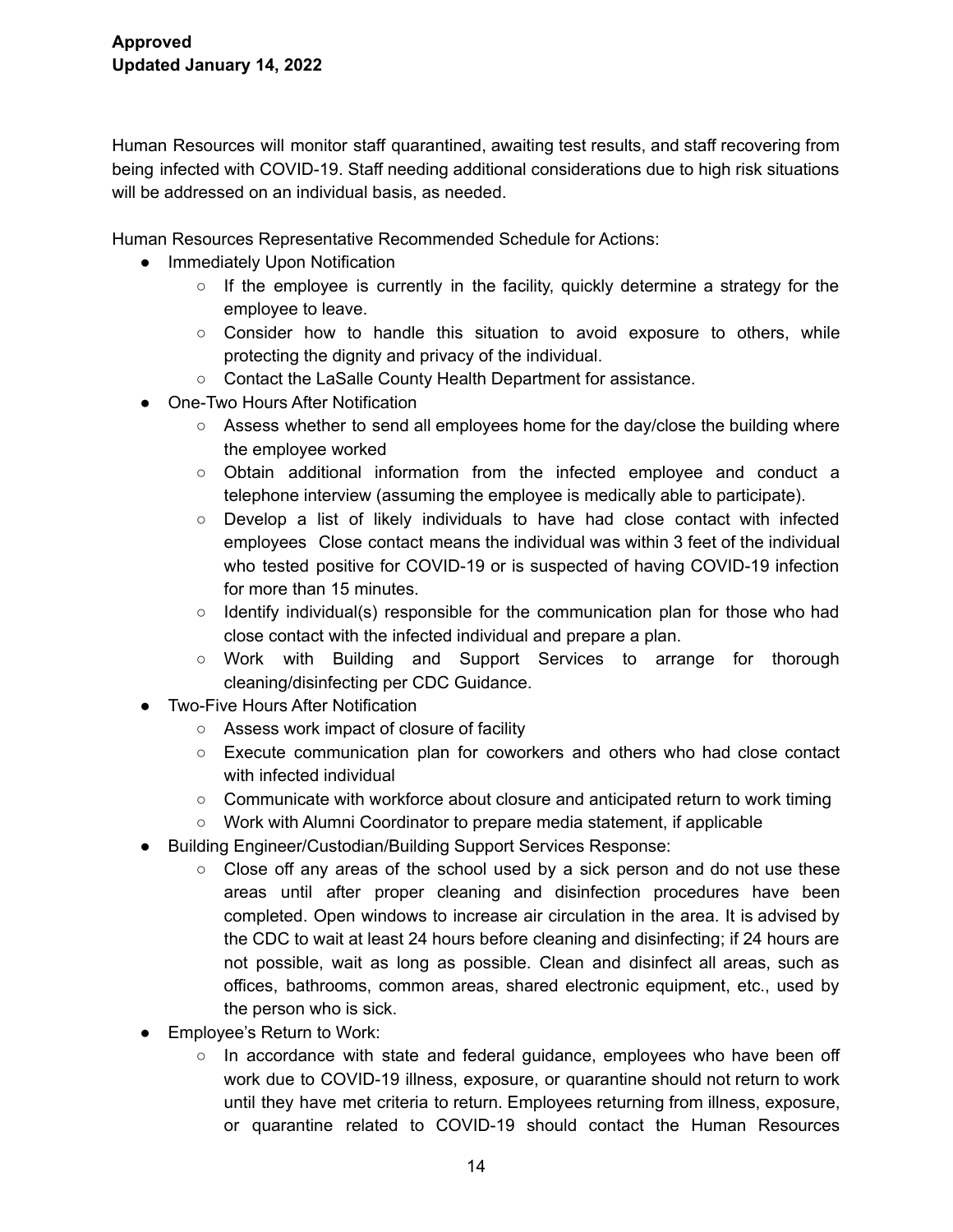Department prior to returning to work to ensure all documentation required for the employee's return has been received and accepted.

## **Operations and Management**

## **Bus Transportation**

- Students will be required to wear masks when on buses and SHS vehicles.
- Students will be asked to comply with appropriate physical distancing guidelines when waiting at a bus stop, during boarding, and while exiting the bus.
- If possible, students should wait in a vehicle or at home (for curb to curb service) until the bus arrives at the bus stop.
- Student temperatures will be taken by a parent before getting on the bus. Parents are self-certifying that they have taken their child's temperature and no fever is present.
- Bus riders will board the front of the bus and move to the back of the bus and then unload from the front of the bus to the back to minimize passing other students on the bus.
- Siblings or children from the same household will be seated together.
- Windows will be opened on the bus to increase air circulation if weather permits.
- Families are encouraged to transport their children to school to reduce the number of students on a bus.
- Per CDC guidelines, buses are limited to a maximum of 50 people on a bus at one time (this includes driver and monitors).
- Buses will be cleaned and disinfected according to CDC guidelines to the extent possible between routes.

### **Enhanced Cleaning**

Daily Cleaning (days with student attendance)

- Cleaning and disinfecting student desks/chairs daily.
- Main touchpoints will be cleaned and disinfected (switches, handles, doors).
- Bathroom touchpoints will be cleaned and disinfected twice per day during student attendance.
- Additional disinfecting throughout the school day to the following
	- Push bars
	- Door handles
	- Soap dispensers
	- Sanitizer dispensers
	- Partition doors (inside and outside of doors)
	- Toilet seats
	- Flush handles- urinals & toilets
	- Hand dryer push buttons
	- All faucet handles in restrooms